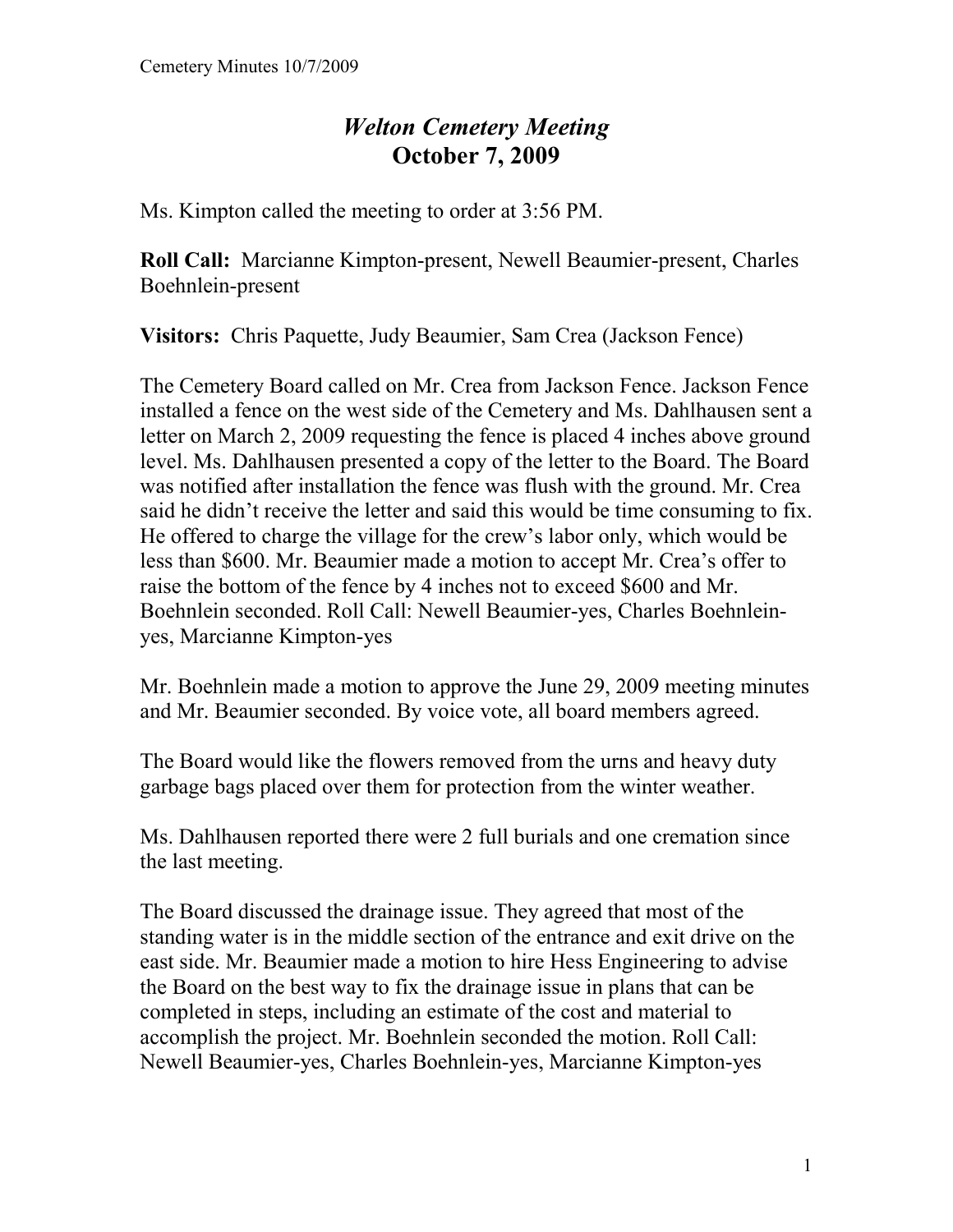The Board discussed laying asphalt on the entrance and exit of the Cemetery so the stone doesn't get pushed off the drive when plowing during the winter. The Board asked Ms. Dahlhausen to get quotes for this work. A meeting was scheduled for October 21, 2009 at 4:00 P.M. to review quotes.

Discussion was held on a bench to be placed behind the Ford Mausoleum. Mr. Beaumier made a motion to purchase the 6 feet long, in ground courtyard bench from Upbeat Site Furnishings for \$545 and Mr. Boehnlein seconded. Roll Call: Newell Beaumier-yes, Charles Boehnlein-yes, Marcianne Kimpton-yes

Ms. Kimpton added a bench would be nice in front of the Veterans Memorial as well. After discussion, Mr. Beaumier amended his previous motion, authorizing the purchase of two 6 feet long, in ground courtyard benches from Upbeat Site Furnishings for \$545 a piece and Mr. Boehnlein seconded. Roll Call: Newell Beaumier-yes, Charles Boehnlein-yes, Marcianne Kimpton-yes

Ms. Dahlhausen said the open/close cost from Gingerich Excavating and the footer cost from Jim Szuszkiewics did not go up from what was quoted for 2009.

Mr. Beaumier made a motion to accept the Gingerich Excavating quote for the open/close cost of burials for 2010 and Mr. Boehnlein seconded. Roll Call: Newell Beaumier-yes, Charles Boehnlein-yes, Marcianne Kimpton-yes

Mr. Beaumier made a motion to accept Jim Szuszkiewics quote for the foundation cost for 2010 and Mr. Boehnlein seconded. Roll Call: Newell Beaumier-yes, Charles Boehnlein-yes, Marcianne Kimpton-yes

Mr. Beaumier made a motion to add a \$15 surcharge to the prices quoted for open/close and foundation cost and Mr. Boehnlein seconded. Roll Call: Newell Beaumier-yes, Charles Boehnlein-yes, Marcianne Kimpton-yes

The Board discussed amounts for their 2010 budget to submit to Council for approval.

The Board asked Ms. Dahlhausen to follow up with the Street Department on the monthly maintenance sheets they are to fill out for the first season the new Walker Mower is in use.